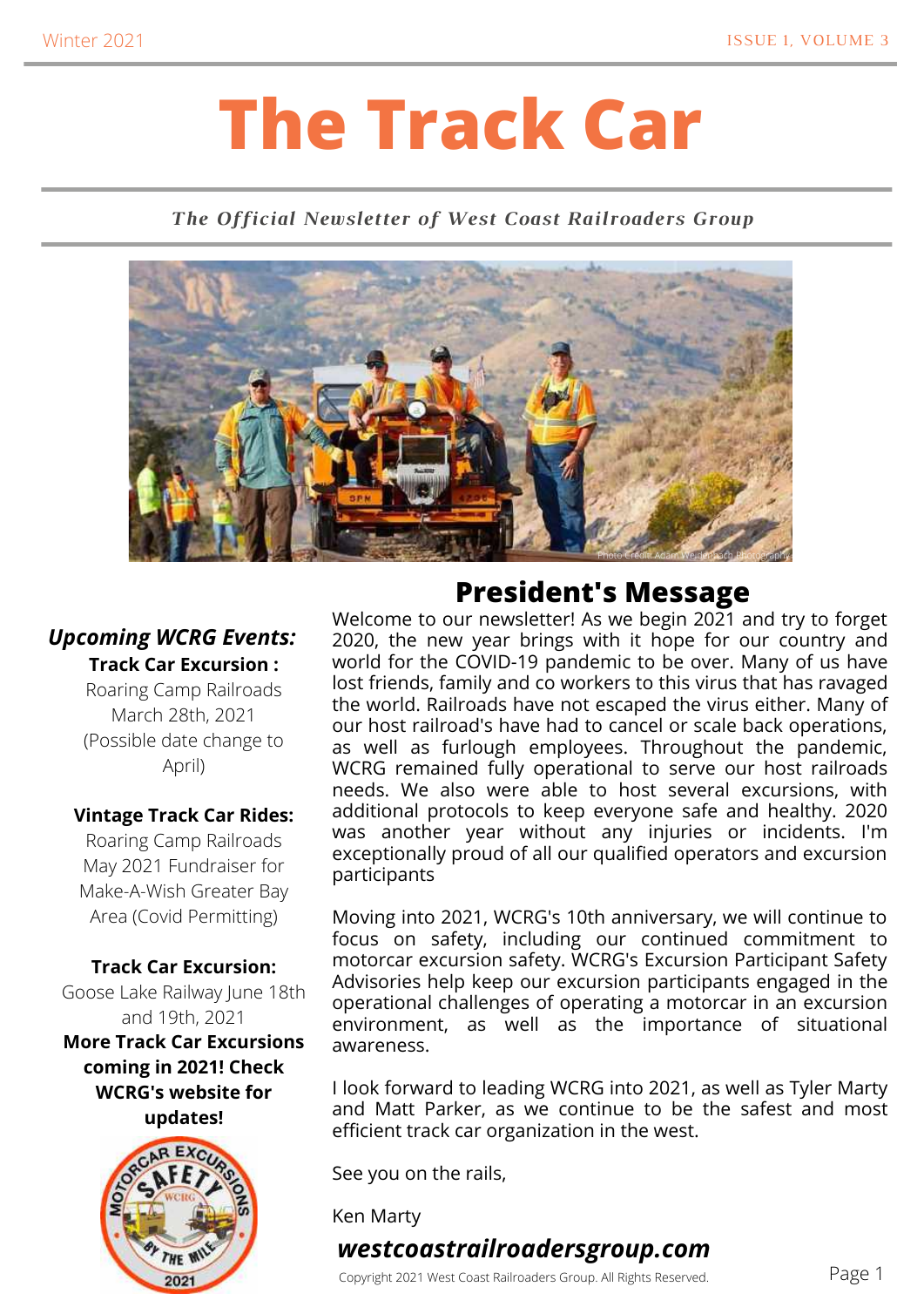#### **Meet Tyler Marty, Manager Of Operating Practices, Southern Region**



It's not often you meet a young man with as much passion for the rail industry as Tyler Marty, WCRG'S new Manager of Operating Practices, Southern Region. Growing up in a railroad family, Tyler knew from a young age he not only wanted to follow in his father's footsteps, but wanted to excel in the changing railroad industry with it's modern technology such as Positive Train Control, Distributed Power, as well as other technological advances that are reshaping the industry. As exciting as the future is for modern railroad operations, Tyler is also very in tune with the historical aspect of railroading and all the opportunities that come with operating historic trains and vintage on track equipment. Tyler has been involved in WCRG's fire patrol service on the Virginia & Truckee Railroad for many years. As Manager of Operating Practices, Tyler has a lot of responsibility for a young adult, but he enjoys the challenge. Tyler especially enjoys working with our Veteran's partnerships including Honor Flight Nevada, as well as the Mighty Oaks Foundation.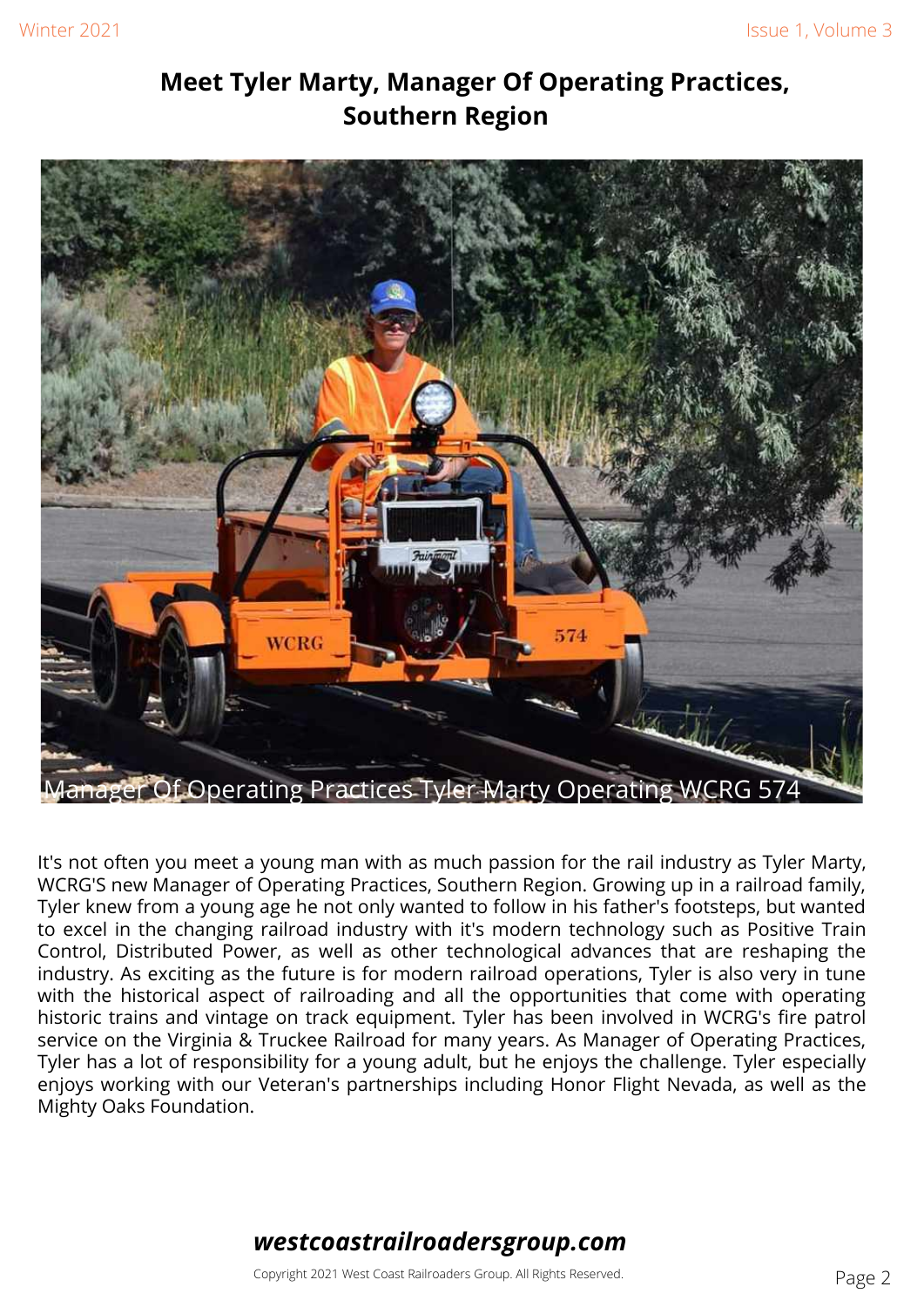# **WCRG's Excursion Participant Safety Advisories Continue To Educate Excursion Participants For Continued Safe Operation**



#### **WCRG EXCURSION PARTICIPANT** SAFETY ADVISORY 2020-02 "Operating Over Frogs"

WCRG EXCURSIONS OPERATE OVER VARIOUS TYPES OF TURNOUT FROGS. THIS ADVISORY WILL<br>HELP EXCURSION PARTICIPANTS IDENTIFY COMMON FROGS OPERATED OVER DURING WCRG<br>EXCURSIONS, AS WELL AS PROCEDURES FOR OPERATING OVER EACH STYLE FR



#### **SELF GUARDING FROG**

A Self Guarding Frog is identified by guides or flanges, above its running surface which contact the tread rims of railcar wheels for the purpose of safely surface which contact the tread rims of railcar wheels for the purpose of safely<br>guiding their flanges past the point of the frog. Self guarding frogs are most<br>easily identifiable by the absence of guard rails on either si

A Spring Frog is identified as having a movable wing rail which is normally held against the point rail by spirings, thus making an unbroken running surface for wheels using one track. These frogs pose a risk of derailmen

**LIFT/JUMP FROG**<br>
LIFT/JUMP FROG<br>
A Lift or Jump Frog is identified by a continuous stock rail on one side of the<br>
frog in which the flange of the whele on a railcar is lifted up and then of<br>
to the stock rail. Lift/jump

WCRG Excursion Participant Safety Advisory 2000-02 2/2020<br>O Vitet Coast Ralinoaders Group, Alt Rights Reserved.



**WCRG EXCURSION PARTICIPANT** SAFETY ADVISORY 2020-03 "Preventing Rear End Collisions"



Rear end collisions due to loss of situational awareness, as well as failure to operate at a speed that<br>allows stopping half the distance track is seen to be clear can result in equipment damage, as well as<br>personal injury

#### **Potential Causes of Rear End Collisions**

- . Failure to allow safe following distance by taking into consideration speed, sight distance, track conditions and other factors that may affect stopping distance.
- · Excessive speed for operating conditions
- . Inattention and/or distraction including, but not limited to, unauthorized use of electronic or other devices, cameras, etc.
- Inattention and/or distraction including, but not limited to, track side scenery, people, animals, landmarks, and/or activities not relevant to the safe operation of the excursion.
- · Fatigue

#### **Applicable WCRG Rules to Reference**

- . WCRG Rule 405: Ensure full rest before excursion starts.
- . WCRG Rule 411: Turn off and stow personal electronic devices. This applies to operators and passengers.
- . WCRG Rule 431. Operators and Passengers observe and comply with on car communication, as well as situational awares
- . WCRG Rule 437: Maintain awareness of the location and speed of the track car(s) ahead. This includes change in speed, advance in speed, . WCRG Rule 438: When stopping out of view of a following track car, immediately protect the following movements.
- . WCRG Rule 441: Excursion participants must always operate at a speed that permits stopping half the distance track<br>is seen to be clear i.e. 1000 feet of visibility, track car must be able to stop in 500 feet. In addition
- Immediately contact the EIC (Employee In Charge) if you become fatigued, it, or otherwise find yourself in a condition<br>not suitable to continue safely operating your track car with full allertness and competency. The EIC w



WCRG Excursion Participant Safety Advisory 2020-03 10/2020<br>© West Coast Railroaders Group. At Rights Reserved

WCRG's Excursion Participant Safety Advisory campaign kicked off last year with our Drug and Alcohol Advisory making our position perfectly clear that, just like any railroad operation, drugs and alcohol have no place on any motorcar excursions. Since then, WCRG has issued two more advisories, one outlining the safe operation over switch frogs, and our latest advisory to help prevent rear end collisions.

The latest Excursion Participant Safety Advisory is in response to a serious rear end collision which occurred on a non-WCRG motorcar excursion in October, 2020, seriously injuring two people and completely destroying a motorcar. These types of accidents and incidents are completely preventable and absolutely unacceptable. At WCRG, as well as though out the rail industry, it is firmly believed, and ingrained in the culture, that every single accident is preventable. In some hobby clubs that operate motorcars, there seems to be an acceptance that accidents may occur on occasion. Their safety culture (or lack thereof) expects that a freak accident is going to happen now and then. This is unacceptable.

Any organization or railroad can have a book of rules, but without the institutional knowledge as well the culture to foster safe operations from the leadership, accidents are likely to occur. This is why it is so important to have trained, professional railroaders in charge of every excursion. WCRG's Professional railroaders bring this zero accident culture to every WCRG Excursion we lead. WCRG will continue our excursion participant safety advisories throughout the coming year to ensure our excursion participants have the knowledge and the culture needed to foster safe operations on every excursion WCRG operates, because NO accident is acceptable.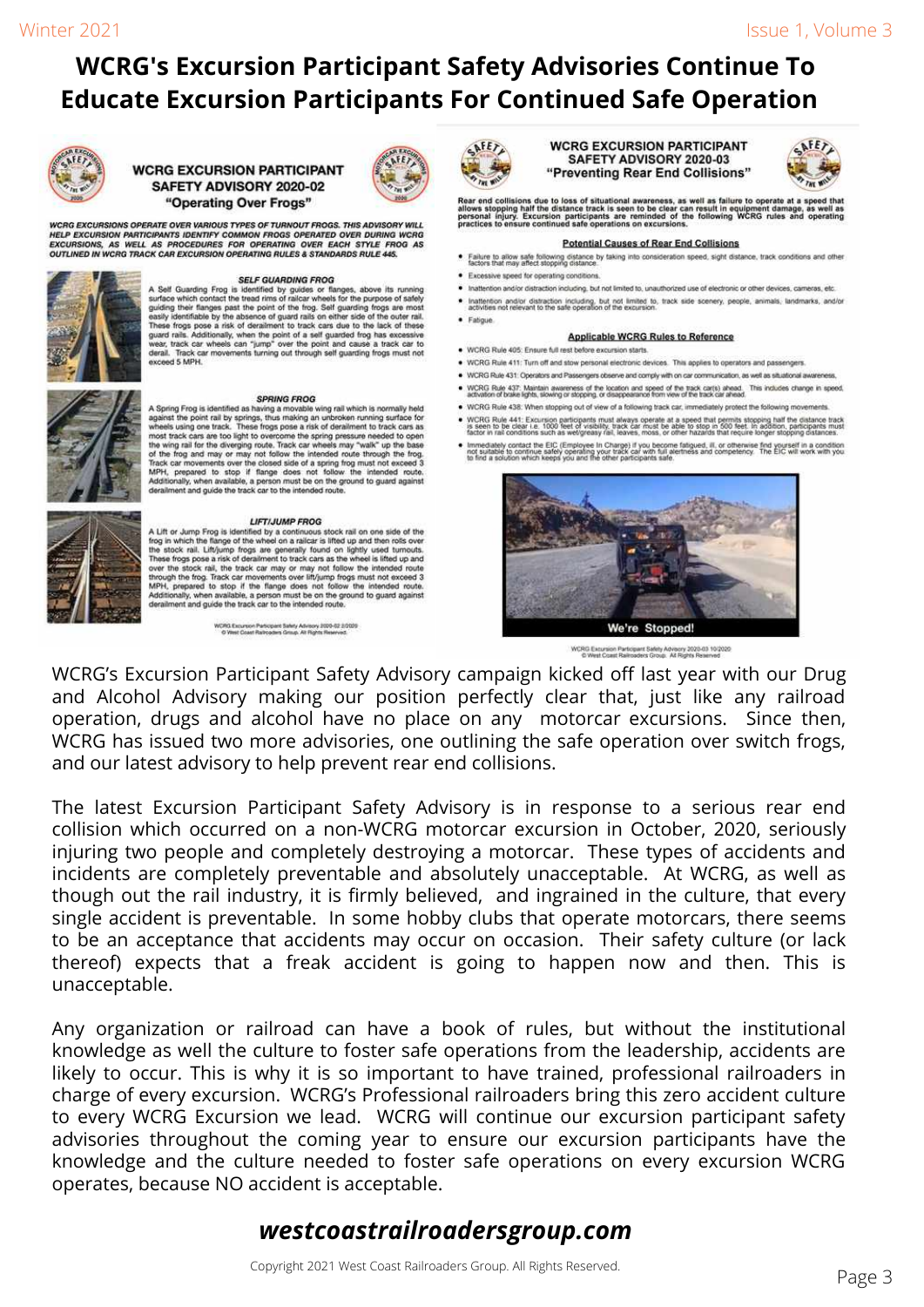#### **Safety First-What It Really Means And How To Apply It**



We are all familiar with "Safety First" on the railroad. But what does it really mean and how do we apply it? Safety has always been at the forefront of modern railroading. It sounds easy enough, but is it? Just last week I was in a local "big box" hardware store picking up supplies for a project. As I waited for my order, next to the department's work station was a cork board with several tags on it that read "safety save" with employees names and what they had done to prevent an accident. As I glanced over each one, it was evident to me that safety isn't just a company statement, it is a culture that is fostered into each employee.

I asked the employee about the board and what he thought of the program. He went on to say that we (the company) have a very good safety record at this store. The managers expect us to work safely, even if it means a few minutes of overtime to do it the safest way, and not cut corners. The managers really care about our well being. As I picked up my order and departed I reflected on just how true it is, whether it's a railroad or hardware store. Safety is a culture, not just a statement. That culture needs to be fostered into each employee through training and experience. That culture also starts at the top. The culture must flow from the leadership to everyone involved in the business or organization.

WCRG's Logo "Safety by the Mile" really does mean what it says. We believe and foster a culture of safety that empowers our people to always take the safe course. They are empowered and expected to do just that. It doesn't matter what the service is, a track inspection, fire patrol, or hosting a motorcar excursion. Every time we climb on a track car, we build a culture of safety that is and must be embraced by everyone involved in the operation. During our motorcar excursions, every excursion participant is reminded that they, as an individual, have the authority to stop the excursion at any time should they think it's necessary for the safety of themselves or the group. That includes mechanical issues, clarification of authority, rules clarification, etc. More importantly each excursion participant understands they will never be judged or criticized for doing so. This is the culture of safety that prevents rule violations and accidents. Just like the "big box" store, this culture of safety is what matters. When safety is the culture of the company or organization, safe operations will be the result-Ken Marty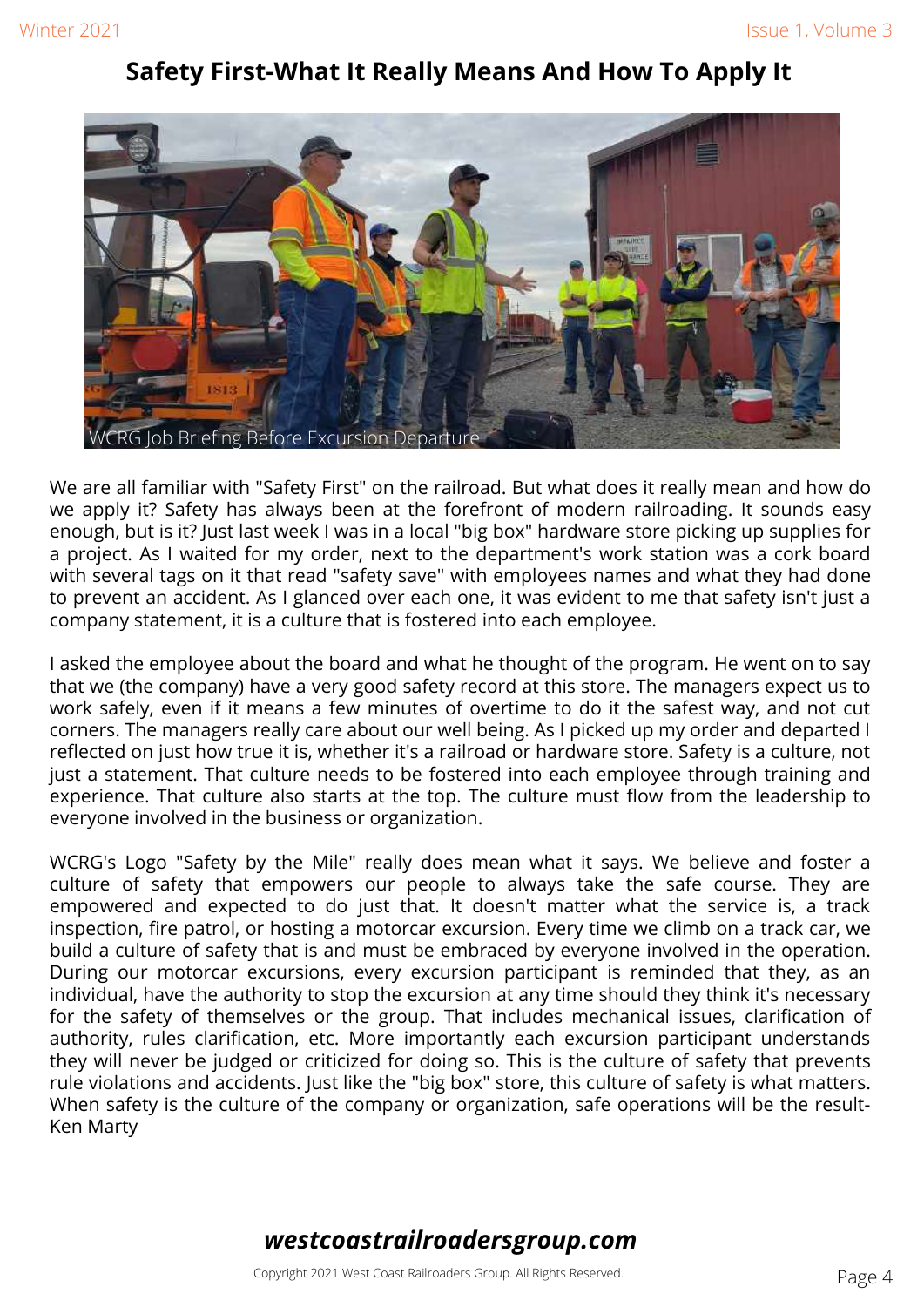#### **WCRG & Amtrak Team Up For Make-A-Wish Greater Bay Area**





WCRG and the Make-A-Wish Foundation, together with our host railroads have a very successful partnership. One such railroad is Amtrak. On January 2nd 2020, Make-A-Wish Greater Bay area teamed up with WCRG and Amtrak to bring Adam, a 16 year old train enthusiast who wished for a train trip to Amtrak's Emeryville, CA. station for a wish reveal. With exceptionally warm weather, the day was perfect as could be for Adam's big surprise. WCRG and staff from Make-A-Wish, along with Robert Ward, Road Foreman of Engines for Amtrak set up a display table with Make-A-Wish literature, handouts, and balloons. The Make-A-Wish motorcar, WCRG 2016 was also on display. With everything set and train number 5 on schedule for an on time arrival into the station track, Adam and his father arrived to the station just as train 5 pulled into the depot. With the train stopped, and after a thorough job briefing with the train crew, WCRG 2016 was set on the track and positioned in front of the locomotive for a photo shoot with Adam and his dad, as well as the engine crew members. After the photo shoot, Adam was given a tour of the train. Adam was all smiles after deboarding the train and couldn't wait for his trip that was scheduled just a few weeks away. The Make-a-Wish staff, as well as Amtrak, together with WCRG pulled of another amazing event bringing train themed wishes to children with life threatening illnesses. For more information about the Make-A-Wish Foundation visit their website at www.wish.org

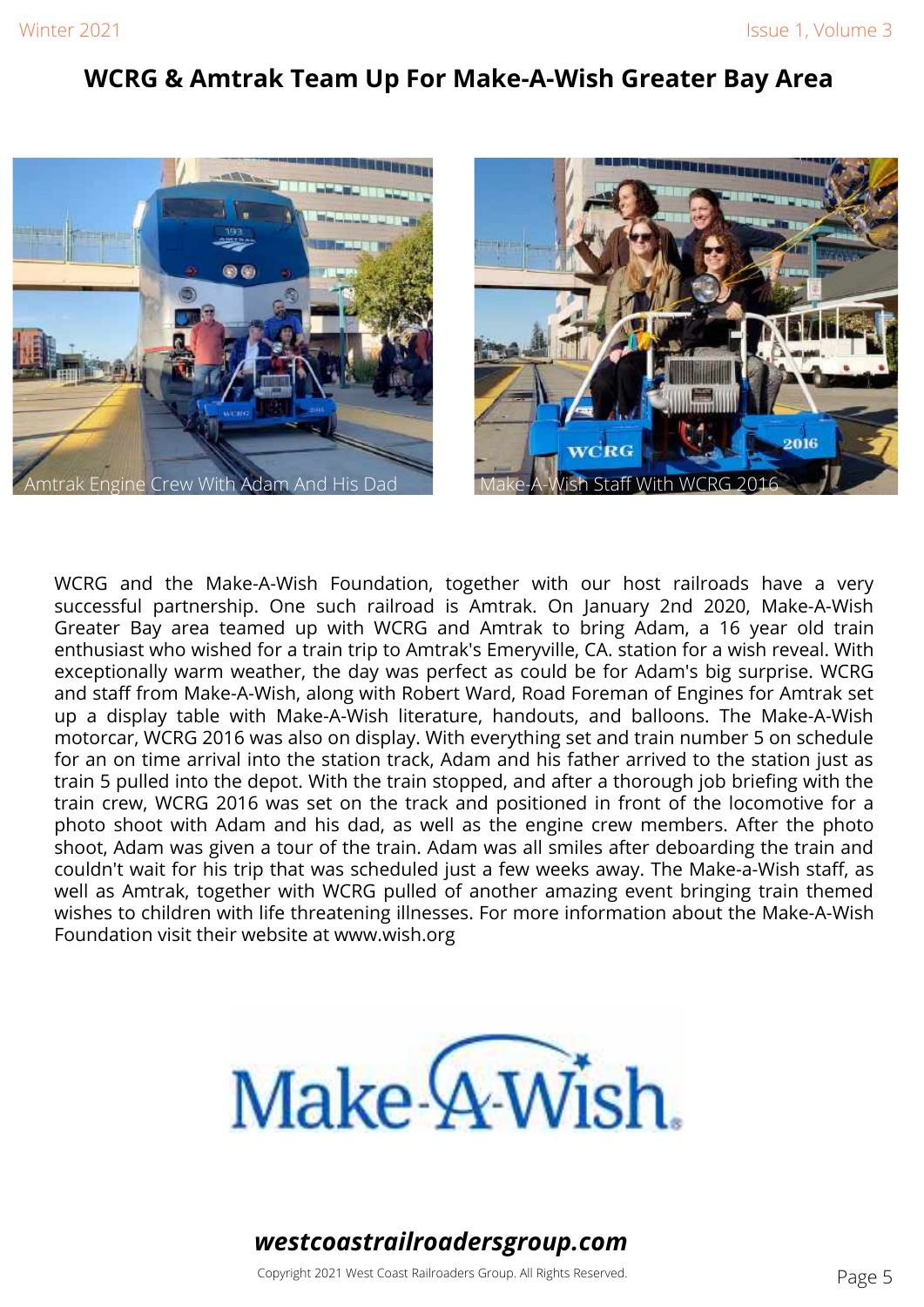#### **Goose Lake Railway Mighty Oaks Foundation Excursion Fundraiser June 19th-20th, 2020**





Last June WCRG held a motorcar excursion on the Goose Lake Railway. Many of you already know WCRG is involved in many charitable causes. When Quinton Swank, Operations Manager for the railway suggested the Mighty Oaks Foundation as a beneficiary of the excursion proceeds, we were very interested in learning about what the Mighty Oaks Foundation is all about. Mighty Oaks offers faith based programs for our Nation's Veterans dealing with PTSD. Mighty Oaks offers this at no charge to veterans needing help. WCRG was more than willing to step up and do whatever it took to make this excursion fundraiser the best it could be.

The event was a two day excursion, with day one traveling about 30 miles from Lakeview, OR out to the OR/CA state line at Goose Lake State Park and back. Saturday the excursion proceeded from Lakeview to Alturas, CA and return. Upon departure Saturday morning, Luke Dodd from the Mighty Oaks Foundation spoke at the job briefing about the importance of helping our Nation's Veterans, and that Mighty Oaks provides our Nation's heroes with the support they need to live productive lives when transitioning back to civilian life. Luke's speech was powerful and motivating to the entire group.

As the group finished the job briefing, the excursion got underway just before 7:30AM. Twenty two motorcars rolled safely through the quiet road crossings of the town, and after clearing the yard limits the excursion was under way on the main track to Alturas. The first stop was State line, for a potty stop and refreshments, provided by WCRG on our pushcar. After the twenty minute stop, the excursion was under way again. Our next stop was Davis Creek. This area provided excellent footing conditions, as well as beautiful trees that lined both sides of the tracks. Green pastures lay just beyond the trees making the scene reminisce of a Norman Rockwell portrait of America from another era. After the group was done taking in the beauty of the area, the excursion continued on to Alturas.

#### *Continued on next page*

#### *westcoastrailroadersgroup.com*

Copyright 2021 West Coast Railroaders Group. All Rights Reserved. **Example 2018** Page 6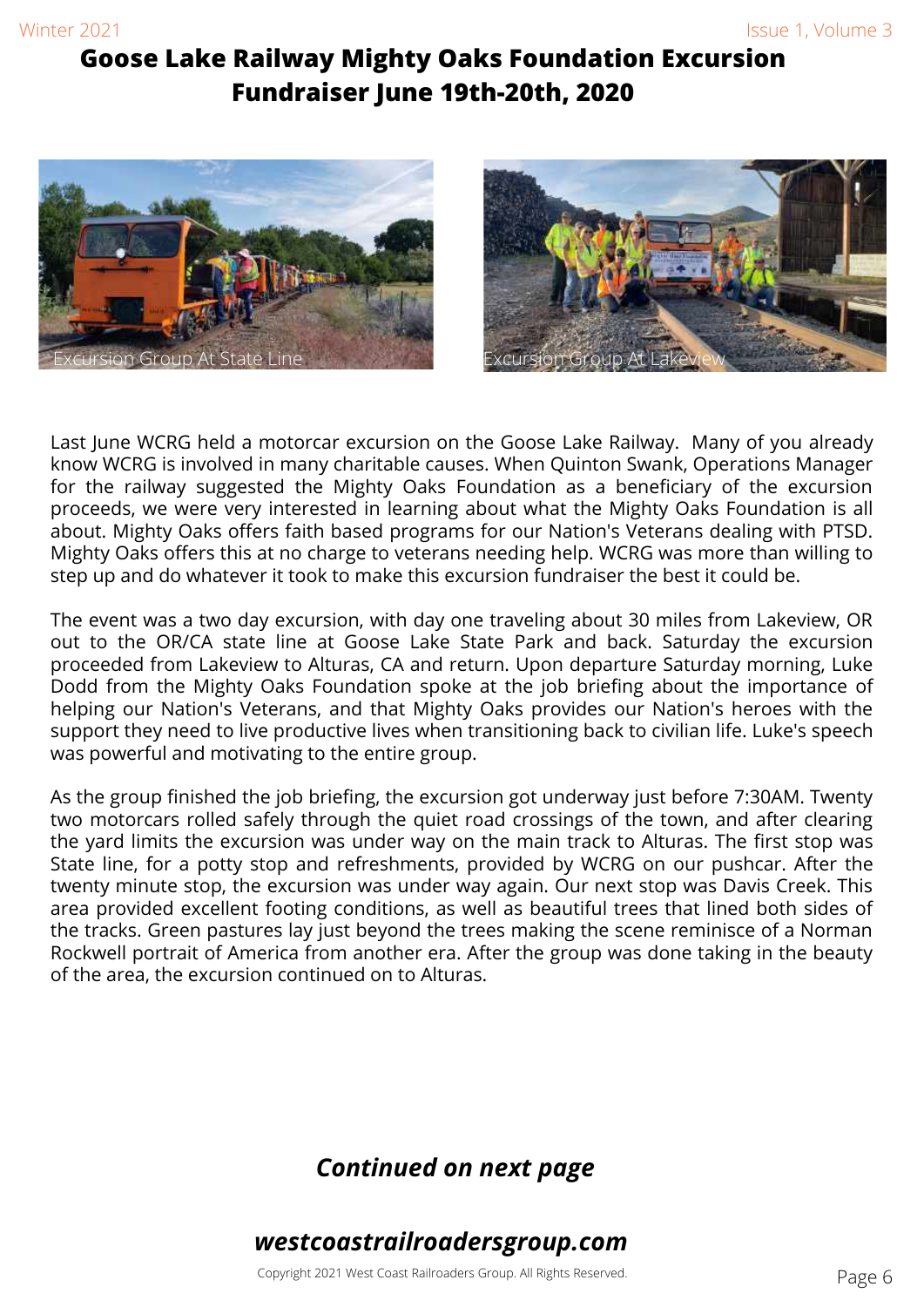#### **Goose Lake Railway Mighty Oaks Foundation Excursion Fundraiser June 19th-20th, 2020 Continued**





Approaching Alturas, the railway winds through a canyon with a mature waterway, the North Fork Pit River, eclipsed by sharp rock walls that come down to track level. After a few miles of canyon running, the railway opens up into the Alturas valleys with beautiful mountain skylines. In just a few more miles, the excursion had reached Alturas. The excursion group then turned each car for the trip back to Lakeview, and then proceeded about a mile up the track for a lunch break at the Chimney Rock travel center.

After lunch a job briefing was held before departure, highlighting safe operating practices and challenges as the group prepared to depart Alturas. After departing Alturas, the excursion made a brief stop in front of the famous chimney rock, a well known area landmark. Again underway, the excursion proceeded to Davis Creek, for another potty and refreshment stop. After departing Davis Creek, the excursion encountered a severe sun kink (Thermal Misalignment as the rail industry refers to it) requiring a person on each side of the track to walk each car over the section of track. Each motorcar slowly and safely proceeded over the sun kink without derailing with the help of the spotters carefully guiding them forward. After the last motorcar cleared, the excursion was back up to speed.

The excursion's last stop on the return trip was State Line. Another chance for each excursion participant to grab a few refreshments for the last leg into Lakeview. Back underway, the outline of Lakeview comes into view, and soon the excursion is hitting the yard limit board. The excursion safely and slowly proceeds into Lakeview and arrives at the yard to begin setoff. With all the cars off the tracks by 6:30PM, and a few handshakes from the railroad staff and Luke Dodd from Mighty Oaks, another safe, successful excursion was officially in the books. For WCRG, Mighty Oaks was new to us. For Mighty Oaks, motorcar excursions were something new to them. The birth of a new partnership to say the least.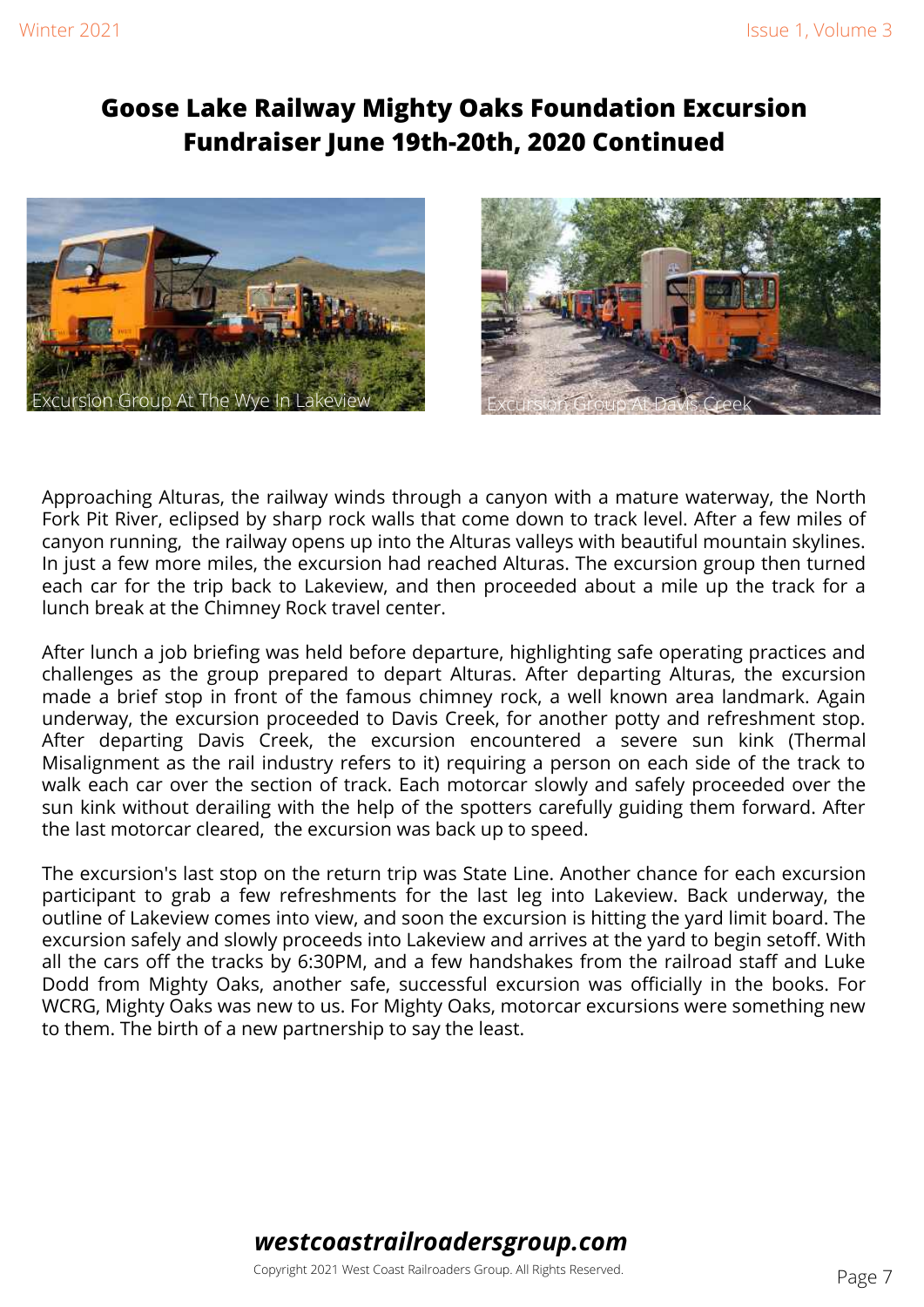#### **Virginia & Truckee Railroad Excursion July 10th-12th, 2020**



July 10th-12th were the dates for WCRG'S annual summer motorcar excursion on the Virginia & Truckee Railroad. This highly popular excursion is a favorite of many west coast motorcar excursion participants. Some call it the "best in the west" excursion due to the fantastic scenery, heavy mountain grades, and exceptional track. As with the majority of WCRG excursions, this excursion was a fundraiser, in this case for Honor Flight Nevada. Honor Flight sends America's Veterans to Washington, D.C. to visit their memorials free of charge, with an emphasis on World War II Veterans. The excursion also offered a ride along for a few dozen local Veterans to experience the railroad by motorcar. The excursion started out Friday evening with a test and tune from Virginia City to Scales, and return. This gave excursion participants a chance to tune their motorcars to the high elevation of the Comstock region, at 6,200 feet above sea level.

Saturday morning's trip would be the first of two to Mound House, just short of the Eastgate depot. With the new rail bike operation on the railroad, the excursion had to work around both train operations and rail bikes. Saturday morning started out with a thorough job briefing, and a presentation by Honor Flight's Jon Konvicka, who talked about the importance of Honor Flight and how much the Veterans who were riding along appreciated the opportunity to participate with the excursion. Jon also rode along and answered questions about Honor Flight during the excursion. The excursion got under way shorty after 8AM. The weather was perfect for a morning run down the Comstock Division to Mound House. Leaving town, the first of two tunnels came into view. Exiting Tunnel #4, the town of Gold Hill comes into view as the track descends a 3.6 percent grade, then proceeding safely through Gold Hill as the line begins to snake through several cuts along the mountain. Just around a long horseshoe curve, Tunnel #2, the second of two tunnels comes into view. On the porthole, the dates 1869 and 2008 may be observed, the first year being when the tunnel originally opened, the second when the tunnel was rebuilt for the current service.

#### *Continued on next page*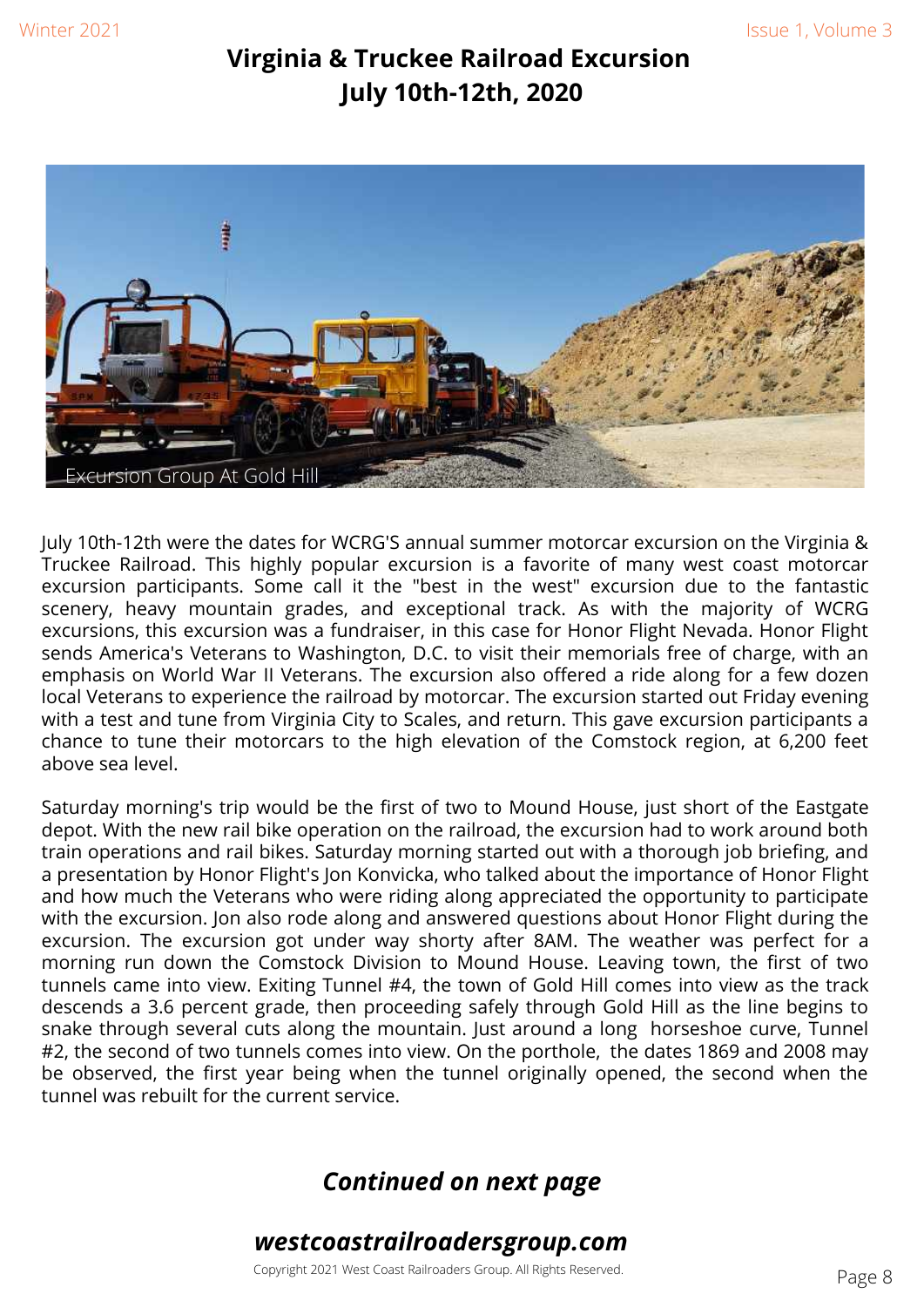#### **Virginia & Truckee Railroad Excursion July 10th-12th, 2020 Continued**



Around a few more curves the excursion passes Haywards siding. The track straightens out for a short section and then back to another horseshoe curve before dropping into Mound House. As the excursion group arrives at Mound House, the cars were turned, and with operations suspended, excursion participants had the opportunity for a break and a chance to grab a snack and drink off the pushcar. With the participants back on their motorcars, the group departed Mound House for the trip up hill that would test both operator and machine as they battled the heavy grade the entire way to Gold Hill, where the excursion would hold for the local train from Virginia City. As the excursion reached Gold Hill, the train was just coming into town. After the train departed, the excursion followed the train into Virginia City. Arriving at Virginia City, the excursion pulled into the siding and the motorcars were secured for lunch.

With the excursion participants back from lunch and ready to proceed to Mound House for the afternoon trip, another job briefing was held. Then, the excursion participants fired up their motorcars and upon return of the train into Virginia City, the group departed the siding and onto the main track and out of town. The afternoon trip included a photo stop on the US Highway 50 bridge before departure back to Virginia City. With the group back on the move towards Virginia City, and with authority to occupy the main track from Mound House to Virginia City, the railroad was clear for the excursion to make a straight shot to Virginia City Depot. After a few small mechanical problems, the excursion group arrived back at Virginia City and the motorcars were secured at the depot for the night.

With the excursion done for the day, the excursion participants and guests were invited to a BBQ dinner in Virginia City. Sunday's excursion was a repeat of Saturday's excursion. Sunday morning's trip also included a stop just outside of tunnel two, where the excursion group lined up for a photo shoot. Professional photographer Adam Weidenbach positioned himself above the motorcar group for a one of a kind shot of the motorcars lined up with operators next to them. The afternoon run offered one last ride from Virginia City to Mound House and return over one of the most spectacular rail lines out west. With everything from wild horses to operating steam trains and a few gun fighters around town, Virginia City and the Comstock region offers one of the best experiences any motorcar excursion participant could imagine. A big thank you to the Virginia & Truckee Railroad, as well as the Commission for once again hosting our excursion.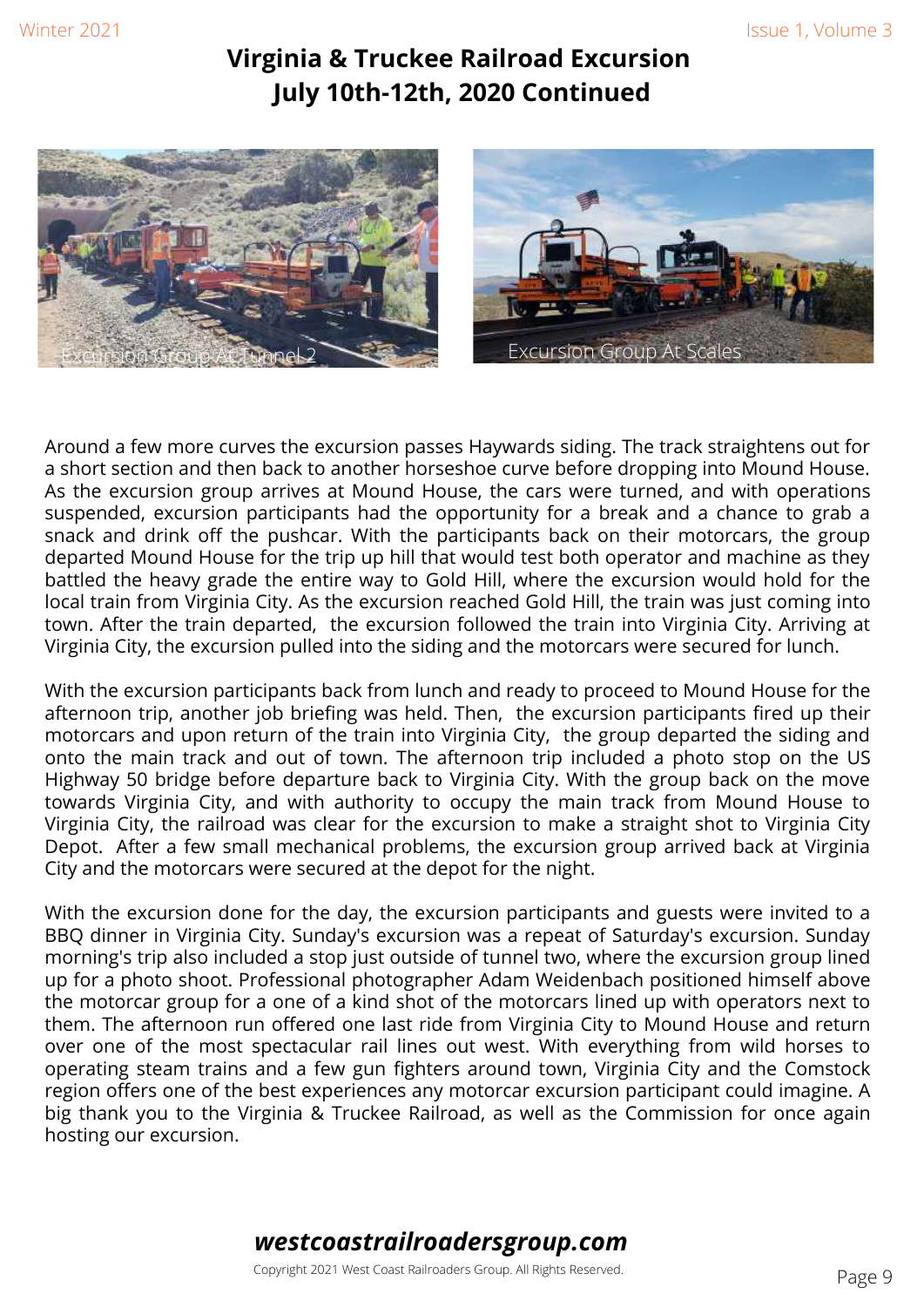#### **Santa Cruz, Big Trees & Pacific (Roaring Camp) Excursion November 7th, 2020**



Saturday November 7th was the date for our Santa Cruz, Big Trees & Pacific (Roaring Camp) motorcar excursion. Rain the night before had cleared leaving partly cloudy skies for the two trips from Felton to Santa Cruz and return. The early morning seton, and a 10:15 departure gave plenty of time to safely get the 17 cars on the rails and have a thorough job briefing (which included stopping distances due to wet rail conditions and a strong emphasis on preventing rear end collisions) before departure. With the Santa Cruz Beach Train running 15 minutes ahead of the excursion group, the group slowly departed Felton, immediately entering the cool, damp shade of a forest with many towering ancient redwood trees on both side of the rails. Soon, the cars crossed the San Lorenzo River bridge and continued for a few miles winding through the many curves, still surrounded by trees.

Next stop HWY 9 to bunch the group up for the highway crossing. With the group tightly bunched up, everyone proceeded through with the protection the automatic warning devices (gates and flashing lights.) Descending down the grade and leaving most of the trees behind, and gradually re-entering civilization, the excursion approaches the city of Santa Cruz. The lead car stopped again to bunch up the group in preparation to turn the cars at Encinal St. As the last car was turned, the excursion prepared to proceed back to Felton. With the excursion group back at Felton, the motorcars were pulled into a spur track and secured for the lunch break. After lunch, and with the job briefing completed, the excursion group pulled back onto the main and proceeded down to the rear of the beach train. After the beach train departed, the excursion waited 15 minutes and then proceeded to make the second trip to Santa Cruz. As the excursion group reached HWY 9, the beach train was stopped by a car parked in the foul of the track.

#### *Continued on next page*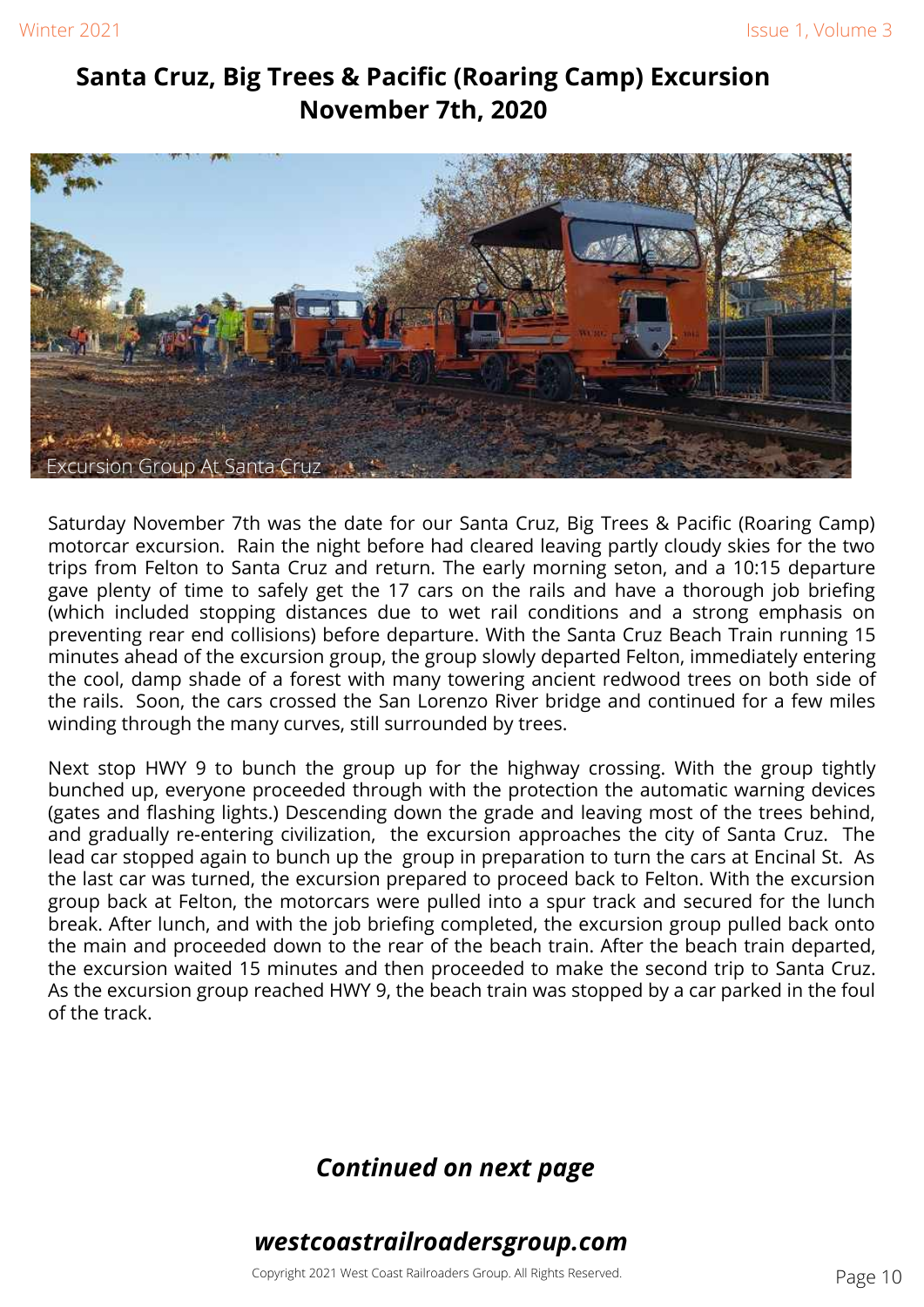### **Santa Cruz, Big Trees & Pacific (Roaring Camp) Excursion November 7th, 2020 Continued**



After about a 45 min wait, a tow truck removed the car, and the train and excursion group were back on the move towards Santa Cruz. For the second trip into Santa Cruz, the excursion proceeded all the way to the wye near the Santa Cruz Beach Boardwalk. As the excursion proceeded through the many public crossings equipped with automatic warning devices, the excursion participants enjoyed the extra safety of these devices activated by the shunted motorcars. The vintage magnetic flagman (wig wags) were also a big hit. As the excursion approached the wye, the group proceeded up the west leg, then backed down the main, and then proceeded up the east leg to the community center park for a stop before heading back up the hill to Felton.

With everyone back on their motorcars and ready to proceed, the excursion group departed the wye. After leaving the wye, the track has several blocks of street running. The excursion group safely and slowly preceded through the street trackage and through the downtown tunnel. Clearing the tunnel, and after proceeding through several street crossings, the rear car cleared the last crossing, and the excursion was underway back to Felton. With the excursion group back at Felton, the motorcar group began setting off the cars and loading them up. As the last excursion participants car was clear of the track, the beach train had also arrived back to Felton. Another fantastic, safe and successful WCRG excursion!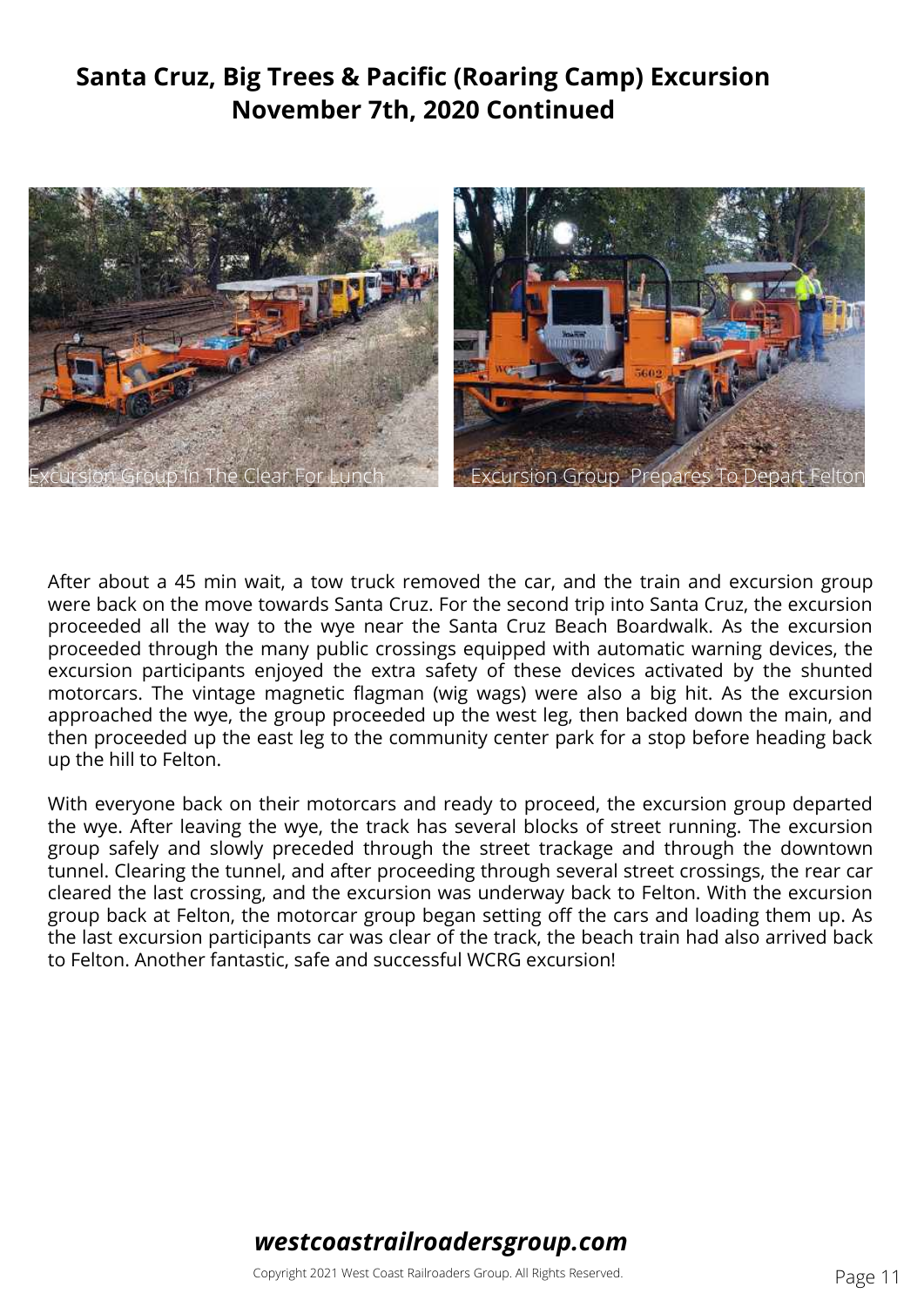# **Photo Highlights 2020**